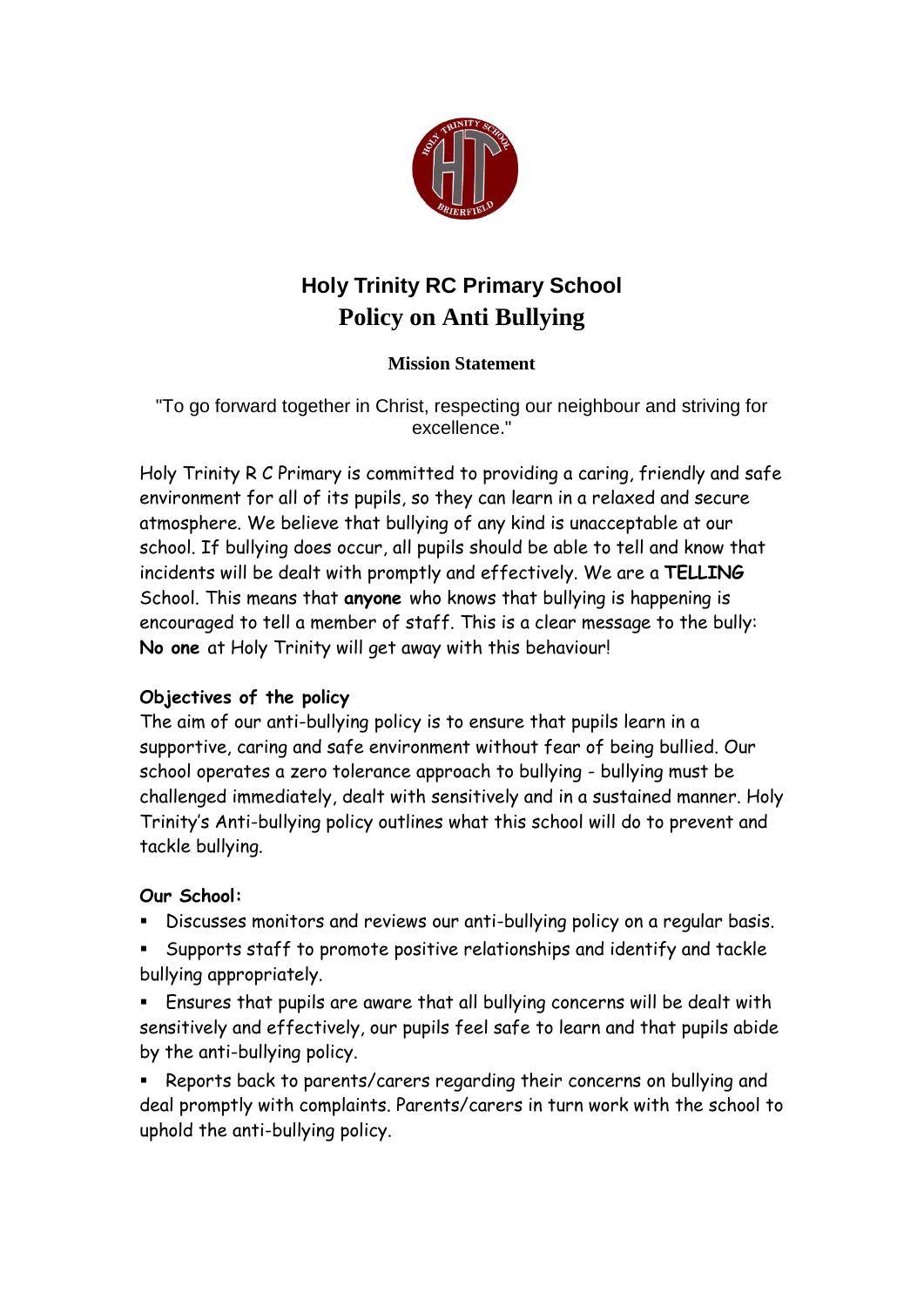Seek to learn from good anti-bullying practice elsewhere and utilises support from the Local Authority and other relevant organisations when appropriate!

## **What is bullying?**

At Holy Trinity we believe that bullying is always related to an abuse of power. Bullying is "**Behaviour by an individual or a group, usually repeated over time that intentionally hurts another individual either physically or emotionally**".

Bullying can include: name calling, taunting, mocking, making offensive comments,; kicking; hitting; taking belongings; inappropriate text messaging and electronic messaging (including through web-sites, Social Networking sites and Instant Messenger); producing offensive graffiti; gossiping; excluding people from groups and spreading hurtful and untruthful rumours. Bullying results in pain and distress to the victim.

To clarify: we understand that bulling can be:

- Emotional being unfriendly, excluding, tormenting (e.g. hiding books, threatening gestures)
- Physical pushing, kicking, hitting, punching or any use of violence
- Racist racial taunts, graffiti, gestures
- Sexual unwanted physical contact or sexually abusive comments
- Homophobic because of or focussing on the issue of sexuality
- Verbal name-calling, sarcasm, spreading rumours, teasing
- Cyber All areas of internet, such as email & internet chat room misuse Mobile threats by text messaging & calls Misuse of associated technology, i.e. camera & video facilities

Children at Holy Trinity are instilled with the message that **it is not acceptable to be a bystander** and that **everyone** has a responsibility to report incidents of bullying.

## **Signs and Symptoms of bullying**

A child may indicate by signs or behaviour that he or she is being bullied. Adults should be aware of these possible signs and that they should investigate if a child:

- **EXED:** is frightened of walking to or from school
- **begs to be driven to school**
- changes their usual routine
- is unwilling to go to school (school phobic)
- becomes withdrawn, anxious or lacking in confidence
- **starts stammering**
- cries themselves to sleep at night or has nightmares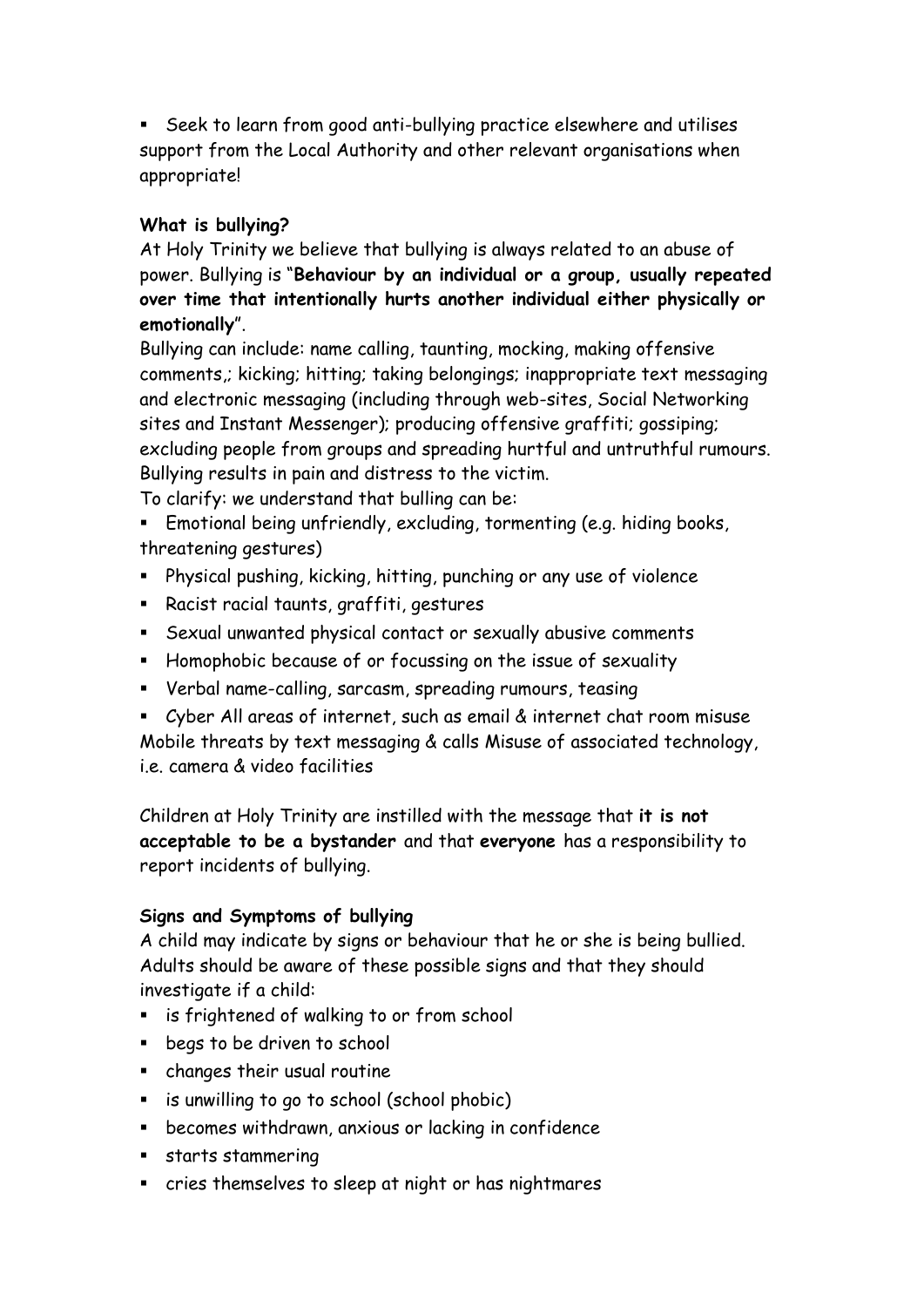- feels ill in the morning
- **E** begins to do poorly in school work
- comes home with clothes torn or books damaged
- has possessions which are damaged or "go missing"
- has unexplained cuts or bruises
- becomes aggressive, disruptive or unreasonable
- **E** is bullying other children or siblings
- stops eating
- is frightened to say what's wrong
- gives improbable excuses for any of the above
- is afraid to use the internet or mobile phone
- **EXT** is nervous and jumpy when a cyber message is received

These signs and behaviour could indicate other problems, but bullying should be considered a possibility and should be investigated.

Research undertaken by the DCFS indicates that children are more likely to tell a family member that they are being bullied, than anyone else. At Holy Trinity, we encourage parents to report incidents of bullying, however small, **immediately** so that appropriate action can be taken.

#### **Procedures for reporting bullying behaviour Class teacher**

If bullying is suspected or has been reported, in line with the School Behaviour Policy, class teachers will:

**EXTE:** investigate carefully the incident to establish whether bullying has occurred.

**EXT** in case of serious bullying, the incidents will be recorded by class teachers in the 'Anti-bullying Behaviour' book and on Cpoms and the incident will be reported immediately to the Headteacher.

- offer support to the victim
- **EX involve both the parents of both the victim and the perpetrator/s of** bullying at the end of the school day
- undertake to support and guide the perpetrator/s of bullying in an attempt to change their behaviour
- undertake, in line with Lancashire LEA guidance, to follow up the incident to check that bullying has not re-occurred

## **Headteacher**

If bullying has been suspected, or has been reported, the Headteacher will:

 have knowledge of and be involved in all cases of serious or persistent bullying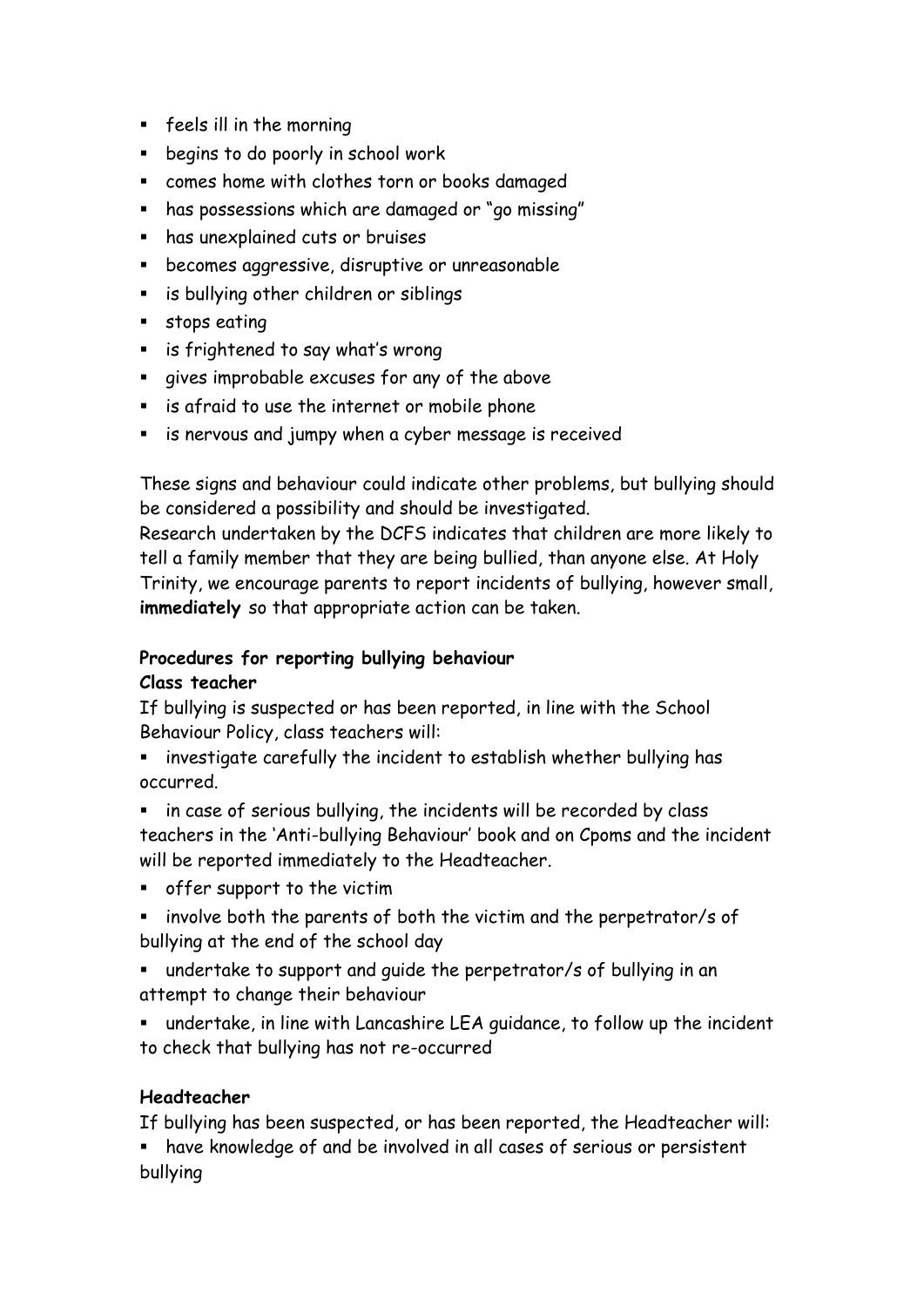- regular monitor Cpoms for all recorded incidents of bullying
- ensure that, in line with Lancashire LEA requirements, all incidents of racial bullying are also reported to the Governing Body and the LEA

 undertake, alongside class teacher, to support and guide the perpetrator/s of bullying in an attempt to change their behaviour

**EXT** in severe cases or when bullying has been persistent, consider strong sanctions such as fixed-term or permanent exclusion.

#### **Teaching Assistants**

Teaching Assistants will report any suspected incidents of bullying to the class teacher for investigation. Parents with any concerns or information about bullying will be directed to the class teacher.

#### **Lunchtime Supervisors**

Lunchtime Supervisors will:

1. take all suspected or reported incidents of bullying seriously

2. gather information regarding the incident and inform the victim's class teacher so that appropriate action can be taken

3. in serious cases, inform the Headteacher immediately.

## **Preventative Measures (challenging and combating bullying)**

At Holy Trinity, we endeavour to prevent bullying:

- teaching pupils to recognise what does, and what does not, constitute 'bullying'
- ensuring all children know what the school policy is on bullying and what to do if bullying occurs
- incorporating the teaching of anti-bullying strategies into regular classroom activities such as Circle Time
- full integration of the PSHE and Citizenship Framework into our curriculum

 using class, year group and Key Stage assemblies to reinforce school policy and the School Rules (Treat everyone as you wish to be treated – don't be a bully!)

- clear in teaching the fact we are a 'telling school' and that any act of bullying is not tolerated
- having a clear school code of conduct

## (Parents)

 consulting with parents to develop a shared understanding of the issues related to bullying